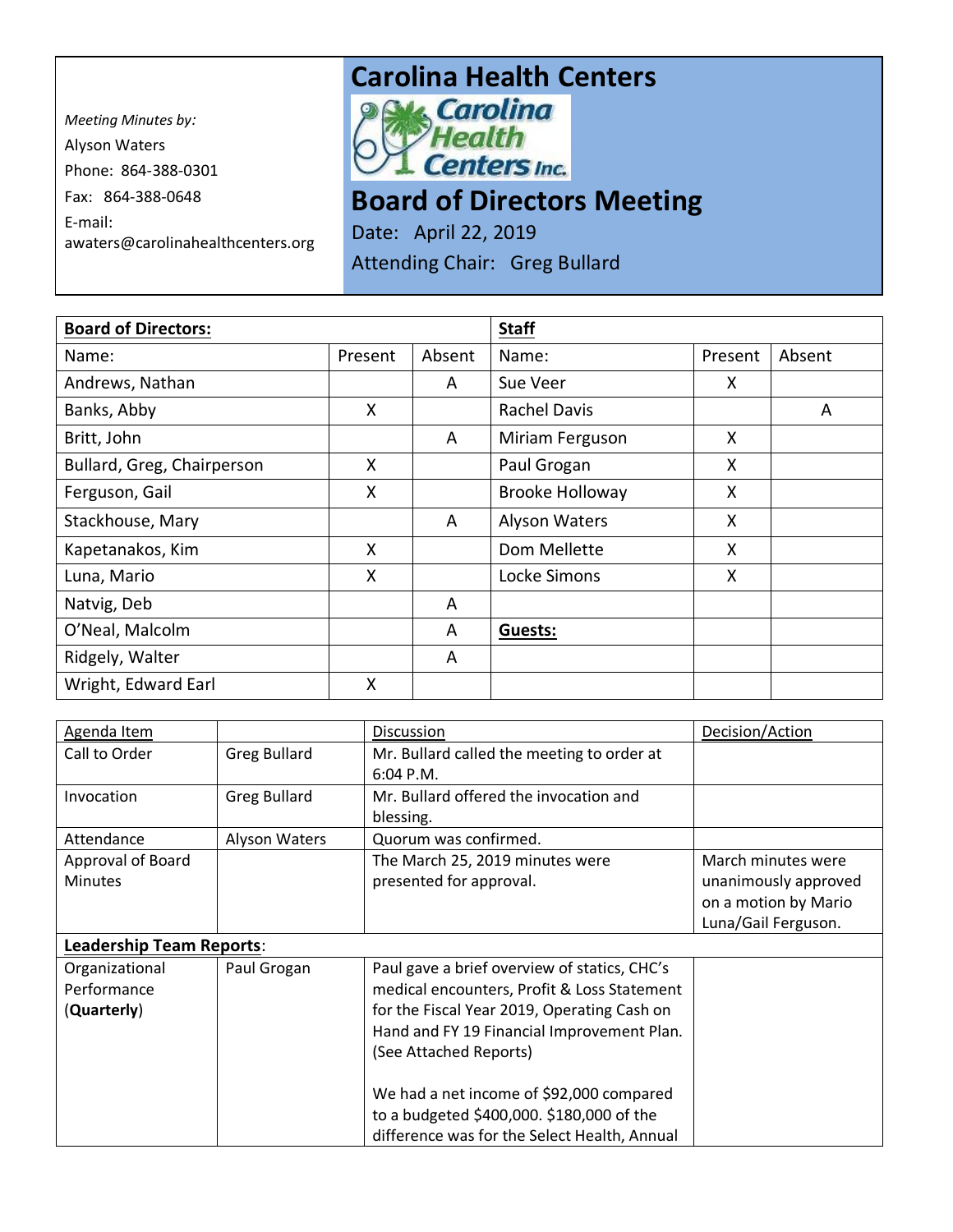|                                           |                 | Quality payment, which we anticipated.                                                                                                                                                                                                                                                                                                                                                                    |  |
|-------------------------------------------|-----------------|-----------------------------------------------------------------------------------------------------------------------------------------------------------------------------------------------------------------------------------------------------------------------------------------------------------------------------------------------------------------------------------------------------------|--|
| <b>PDF</b><br>Resolution<br>Agreement.pdf |                 | Cash has improved and may be near 1.7<br>million next month.; however, Paul<br>cautioned the Board to be prepared for the<br>drop in cash that will result from the 3 pay-<br>period in May and the seasonal drop in<br>utilization over the summer months. Paul<br>also noted that revenue may be impacted by<br>the expected loss of productivity resulting<br>from the EHR conversion over the summer. |  |
|                                           |                 | Paul presented a cost overview on the<br>OCHIN Epic System Conversion. (see<br>attached) This expense was previously<br>approved by the Board.                                                                                                                                                                                                                                                            |  |
|                                           |                 | Paul also confirmed the attached Board<br>Resolution was approved by all Board<br>members via an email vote. This<br>resolution gives CHC Management the<br>authority to execute loan documents<br>related to the OCHIN implementation<br>expenditures.                                                                                                                                                   |  |
|                                           |                 | PIP Update - Paul reviewed the actions<br>taken thus far, noting that the savings from<br>these action will be realized incrementally<br>over the coming months.                                                                                                                                                                                                                                          |  |
| <b>Quality Measures</b><br>(Monthly)      | Locke Simons    | Dr. Simons presented the board with an<br>update on recruitment/staffing,<br><b>Quality/Population Health</b>                                                                                                                                                                                                                                                                                             |  |
|                                           |                 | Both Dr. Grate and Dr. Berbin have decided<br>to stay part-time verses resigning.<br>*Dr. Goldstein will be retiring in July of 2019.                                                                                                                                                                                                                                                                     |  |
|                                           |                 | We were also given updates on HEDIS Chart<br>chases, Quality Measures, Peer Reviews and<br>Risk Management (Annual Risk Report).<br>Dr. Simon's slides will be retain for your<br>review on the portal.                                                                                                                                                                                                   |  |
| <b>Operation Report</b><br>(Quarterly)    | Miriam Ferguson | Miriam presented the Operations Report<br>with an overview of the I.T. department -<br>mostly covering our Epic System conversion<br>kick-off and how it affects more than just<br>the I.T. department. Also informing that all<br>FAX Machines will be removed from all CHC                                                                                                                              |  |
|                                           |                 | sites and replaced with Internal scanning.                                                                                                                                                                                                                                                                                                                                                                |  |
| Department of                             | Dom Mellette    | Dominic gave a brief update of all things                                                                                                                                                                                                                                                                                                                                                                 |  |

2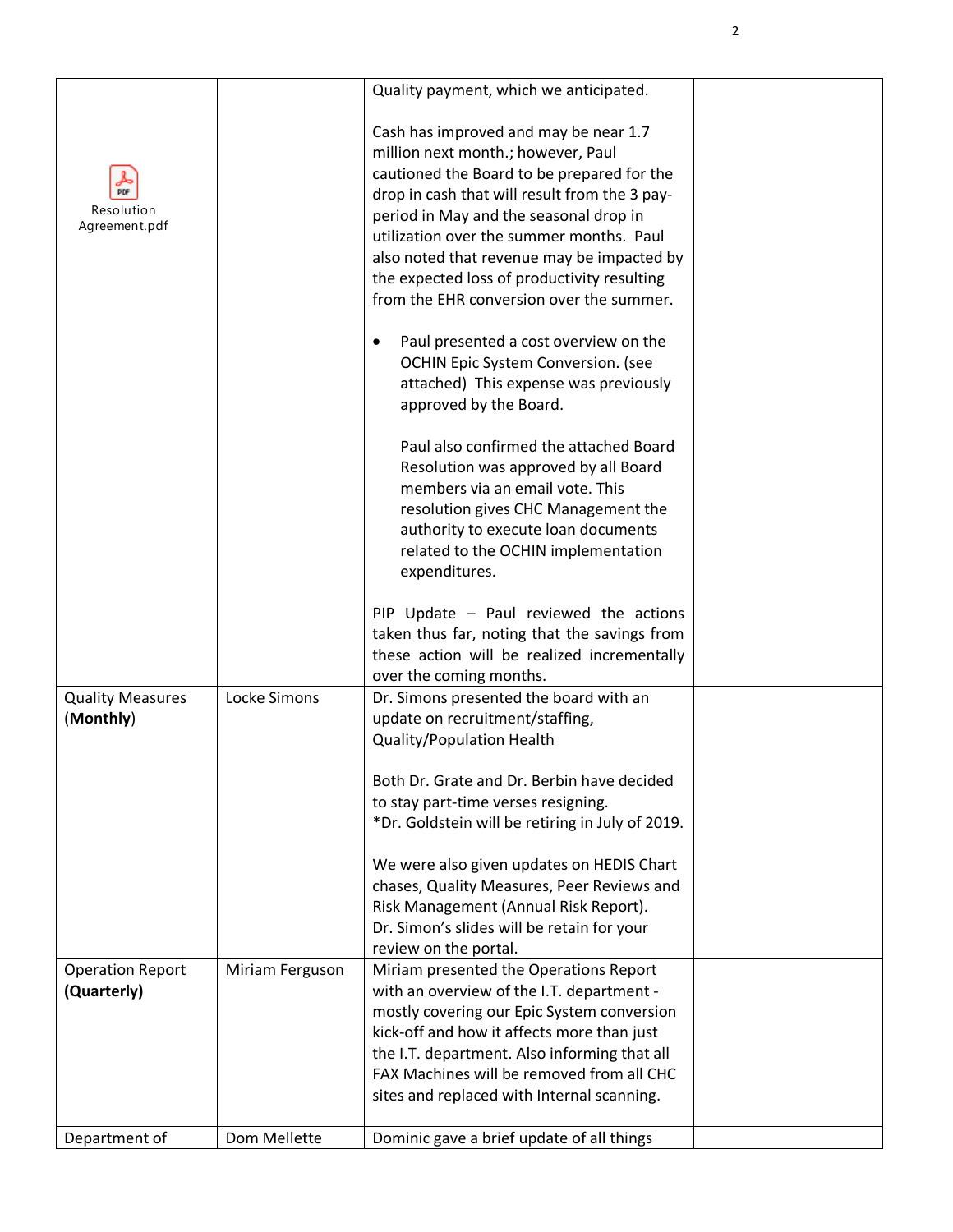| Pharmacy                  |                           | Pharmacy. First announcing that the Index         |                        |
|---------------------------|---------------------------|---------------------------------------------------|------------------------|
| (Quarterly)               |                           | Journal named Carolina Health Centers             |                        |
|                           |                           | "Best Pharmacy".                                  |                        |
|                           |                           | <b>CVS/Caremark Contract overview</b>             |                        |
|                           |                           | MTM Efforts (Closing Gaps)                        |                        |
|                           |                           | <b>Curant Home Delivery</b>                       |                        |
|                           |                           | Atria Audit Team- HRSA Statue-                    |                        |
|                           |                           | maximize third party revenue,                     |                        |
|                           |                           | capturing rates up to 38.4%                       |                        |
|                           |                           |                                                   |                        |
| President's Report        | Sue Veer                  | Sue Veer updated the Board on the focus of        |                        |
| (Monthly)                 |                           | the Hill visits during the recent NACHC Policy    |                        |
|                           |                           | and Issues Forum, thanking board member           |                        |
|                           |                           | Abby banks for her participation on the Hill.     |                        |
|                           |                           |                                                   |                        |
|                           |                           | Sue discussed the focus on five stable years      |                        |
|                           |                           | of funding for Community Health Centers,          |                        |
|                           |                           | noting that there continues to be bipartisan      |                        |
|                           |                           | support and in fact, the House of                 |                        |
|                           |                           | representatives has recommended                   |                        |
|                           |                           | additional supplemental funding of \$50           |                        |
|                           |                           | million for the program.                          |                        |
|                           |                           | Sue's report included updates on 340B             |                        |
|                           |                           | Pricing Program, overview on Federal and          |                        |
|                           |                           | state advocacy initiatives, CHC Staff &           |                        |
|                           |                           | Leadership Development, Strategic &               |                        |
|                           |                           | Operational Updates, Affiliate & Partnership      |                        |
|                           |                           | Updates and Consulting Activities.                |                        |
|                           |                           |                                                   |                        |
|                           |                           | A copy of Ms. Veer's report and slides will be    |                        |
|                           |                           | retained with the official copy of these          |                        |
|                           |                           | minutes and available on the portal for           |                        |
|                           |                           | Board review.                                     |                        |
|                           | For Distribution          | Monthly RX Dashboard<br>$\bullet$                 |                        |
|                           | Only                      | Behavioral Health Report-Provided by<br>$\bullet$ |                        |
|                           |                           | <b>Beckman Center for Mental Health</b>           |                        |
| <b>Committee Reports:</b> |                           |                                                   |                        |
|                           | Executive                 | No Report.                                        |                        |
|                           | Committee                 |                                                   |                        |
|                           | Development               | No Report.                                        | The Board Development  |
|                           | Committee -               | Distribution of minutes and presentation          | Plan recommended by    |
|                           | Malcolm O'Neal            | of final draft of Board Development Plan          | the Committee was      |
|                           |                           |                                                   | unanimously approved   |
|                           |                           |                                                   | and adopted on a       |
|                           |                           |                                                   | motion by Luna/Wright. |
|                           | Finance                   | No Report.                                        |                        |
|                           | Committee                 |                                                   |                        |
|                           | <b>Strategic Planning</b> | No Report.                                        |                        |
|                           | Committee -               |                                                   |                        |